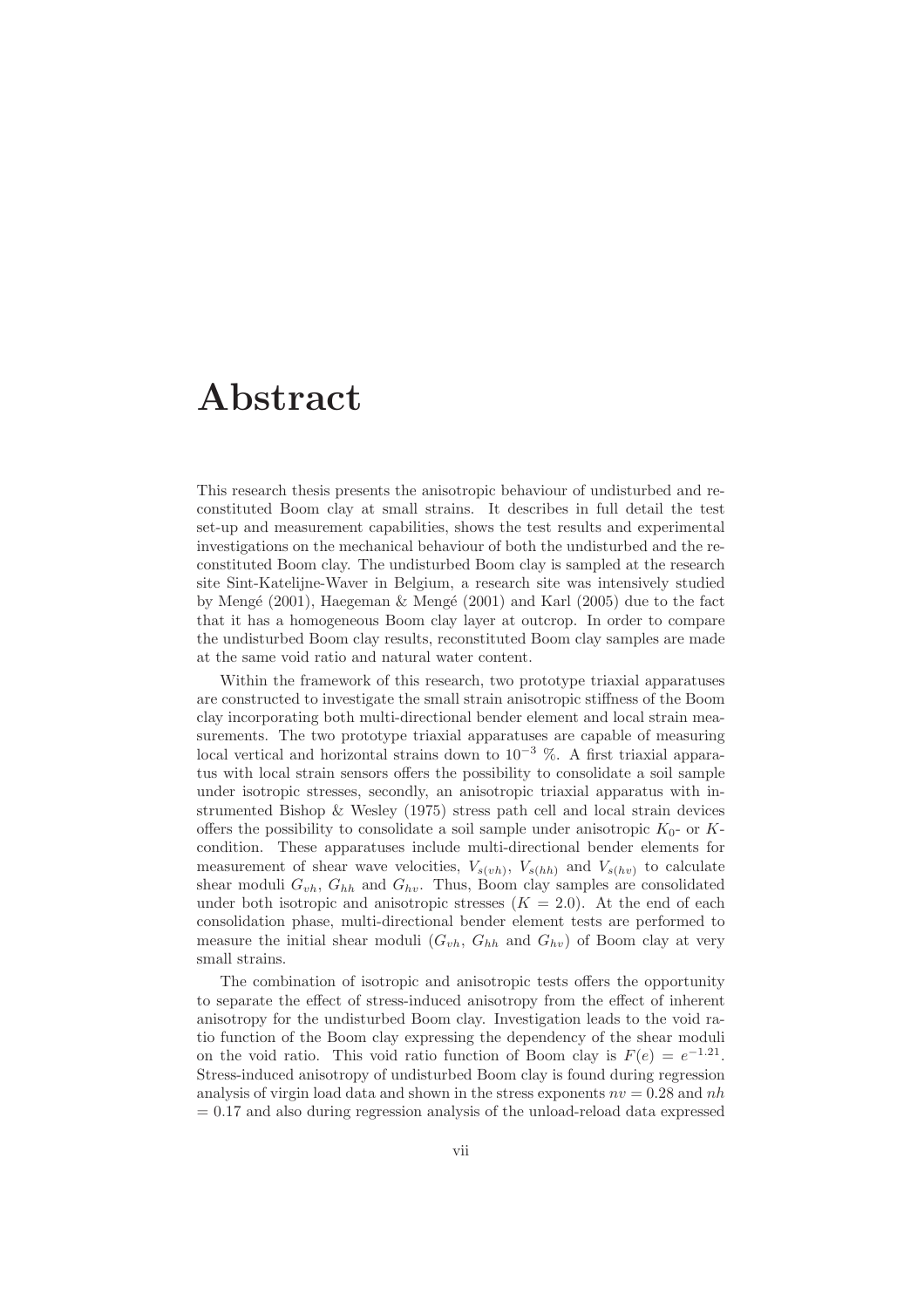by the values of  $nv = 0.21$  and  $nh = 0.14$ . nv and nh express the dependency of the shear moduli on respectively the vertical and horizontal stresses. The value of nv is higher than the value of  $nh$  reflecting the Boom clay has the stress-induced stiffness in the vertical direction higher than in horizontal direction. Inherent anisotropy of undisturbed Boom clay is found during regression analysis of virgin consolidated data and shown in the ratios of  $S_{hh}/S_{hv} = 1.57$ and  $S_{vh}/S_{hv} = 1.37$  and for unload-reload data in ratios of  $S_{hh}/S_{hv} = 1.58$  and  $S_{vh}/S_{hv} = 1.28$ . The values of the stress exponents n and these ratios show that the Boom clay is a significantly anisotropic material.

The tests on the young reconstituted Boom clay present the stress-induced and the strain-induced anisotropy without any effect of soil ageing. Stressinduced anisotropy of reconstituted Boom clay is obtained by regression analysis on the measurement data. For virgin load data, the values of  $nv = 0.27$ and  $nh = 0.21$  are found and consistent with the stress-induced anisotropy for undisturbed Boom clay. For the unload-reload data, the values are  $nv = 0.09$ and  $nh = 0.16$  and significantly lower than the virgin consolidated data possibly caused by the swelling effect of the reconstituted Boom clay. Strain-induced anisotropy of reconstituted Boom clay is found during regression analysis of virgin load data and shown in the ratios of  $S_{hh}/S_{hv} = 1.47$  and  $S_{vh}/S_{hv} =$ 1.00. The ratio  $S_{vh}/S_{hv} = 1.00$  shows the existence of the cross-anisotropy. For unload-reload data, the ratio  $S_{hh}/S_{hv}$  is 1.43 and the ratio  $S_{vh}/S_{hv}$  is 1.19 and consistent with undisturbed Boom clay as both are overconsolidated materials. Comparisons between undisturbed and reconstituted Boom clay show that the undisturbed Boom clay is stiffer than the reconstituted Boom clay due to the ageing of the material shown through higher  $S_{ij}$ .

At the end of each virgin consolidation phase, Boom clay samples are sheared with multiple mini stress path excursions (MMSPE). Combining the MMSPE data with the multi-directional bender element results, five independent elastic parameters of the cross-anisotropic elasticity model are evaluated. The three parameters  $E_v$ ,  $\nu_{vh}$ ,  $F_h$  formulation proposed in Lings et al. (2000) offers the possibility to evaluated the five independent elastic parameters for the cross-anisotropy out of the anisotropic triaxial testing. This enables the application of a cross-anisotropic elastic constitutive law on both the undisturbed and the reconstituted Boom clay. The strain energy method is very useful for comparison of the small strain elastic moduli at the same strain energy and calculation of the five independent elastic parameters for the crossanisotropy. The small strain elastic moduli increase with increasing confining stresses compared at the same strain energy level and are independent of stress path directions.

The research also compares the field and the laboratory data. The laboratory  $V_{s(vh)}$  is higher than the field SCPT data but the increase with depth is similar. The laboratory test data of  $V_{s(hh)}$  and  $V_{s(hv)}$  are compared with SRT and SASW tests and show that the laboratory  $V_{s(hh)}$  and  $V_{s(hv)}$  are lower than the field data. Possible reasons are that in the field horizontally propagating waves pass along layers of high stiffness while the laboratory test data is per